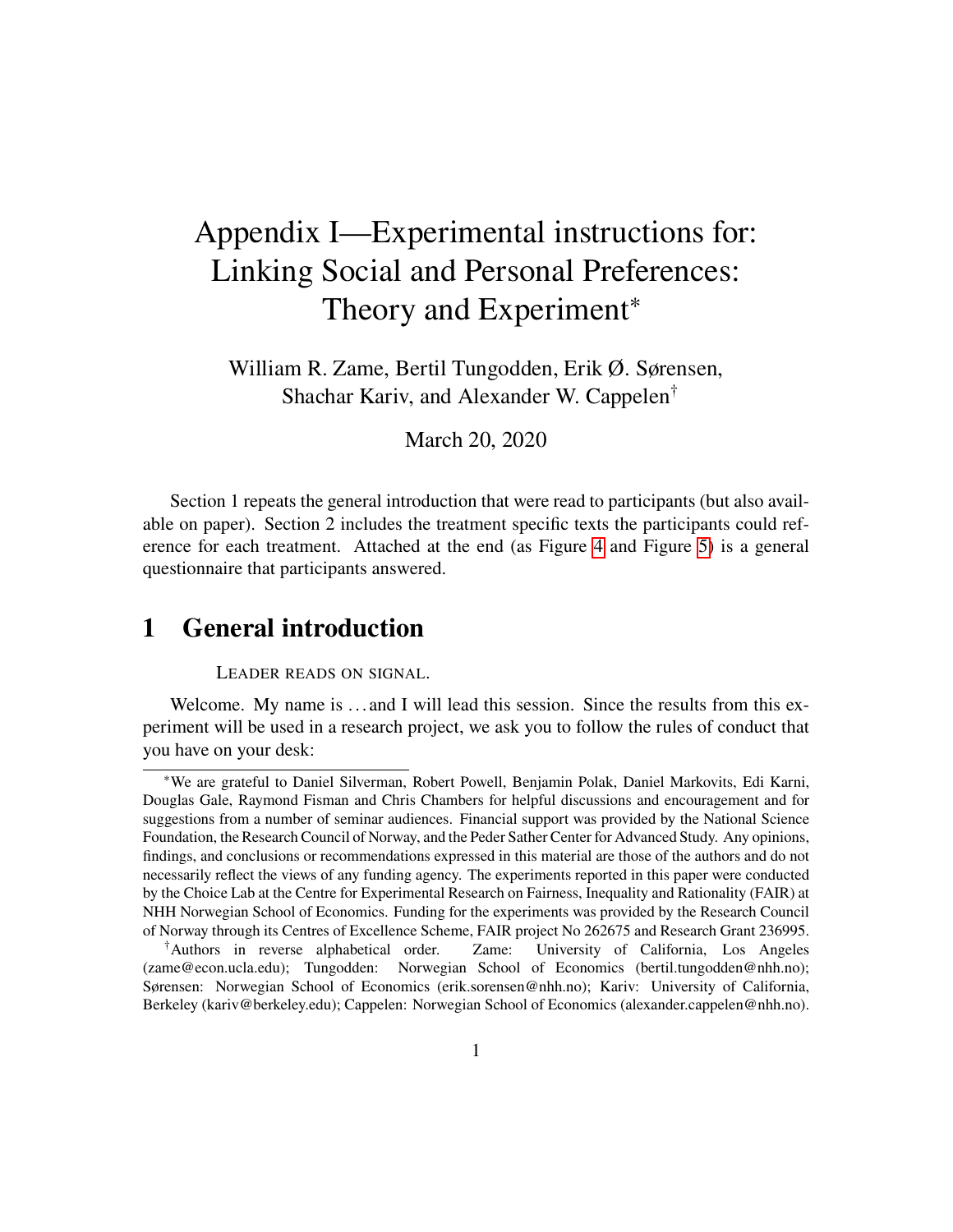- Please do not communicate with other participants during the experiment.
- If you have questions, raise your hand and we will assist you.
- Visiting websites during the experiment is not allowed.
- Using your mobile phone is not allowed during the experiment.
- If you fail to comply with these rules, you might be asked to leave the experiment without compensation.

I am now going to read the instructions for this experiment. These instructions are also available to you on your desk. This is an experiment in decision-making. Your payoffs will depend partly on your decisions, the decisions of other participants, and partly on chance. Funding for this experiment has been provided by public and private research foundations. Please pay careful attention to the instructions as a considerable amount of money is (potentially) at stake.

Your participation in the experiment and any information about your payoffs will be kept strictly confidential. Each participant is assigned a participant ID number. This number will be used to record all data. Neither the experimenters nor the other participants will be able to link you to any of your decisions. Neither your name nor any other identifying information about you will be used in any final reports of the study.

The entire experiment should be complete within one and a half to two hours. Your earnings in the experiment will be 100 NOK as a participation fee (simply for showing up on time) plus whatever you earn in the experiment. You will be paid privately according to your participant ID number at the end of the experiment. Details of how you will make decisions and receive payments will be provided below.

During the experiment we will speak in terms of experimental tokens instead of NOK. Your earnings will be calculated in terms of tokens and then translated at the end of the experiment into NOK at the following rate:

1 Token  $= 1.20$  NOK

If you have any questions, please raise your hand and a research assistant will approach your desk.

Once the experiment begins, we ask everyone to remain silent. In order to keep your decisions private, please do not reveal your choices to any other participant. Also, make sure to not close the program window at any time during the experiment.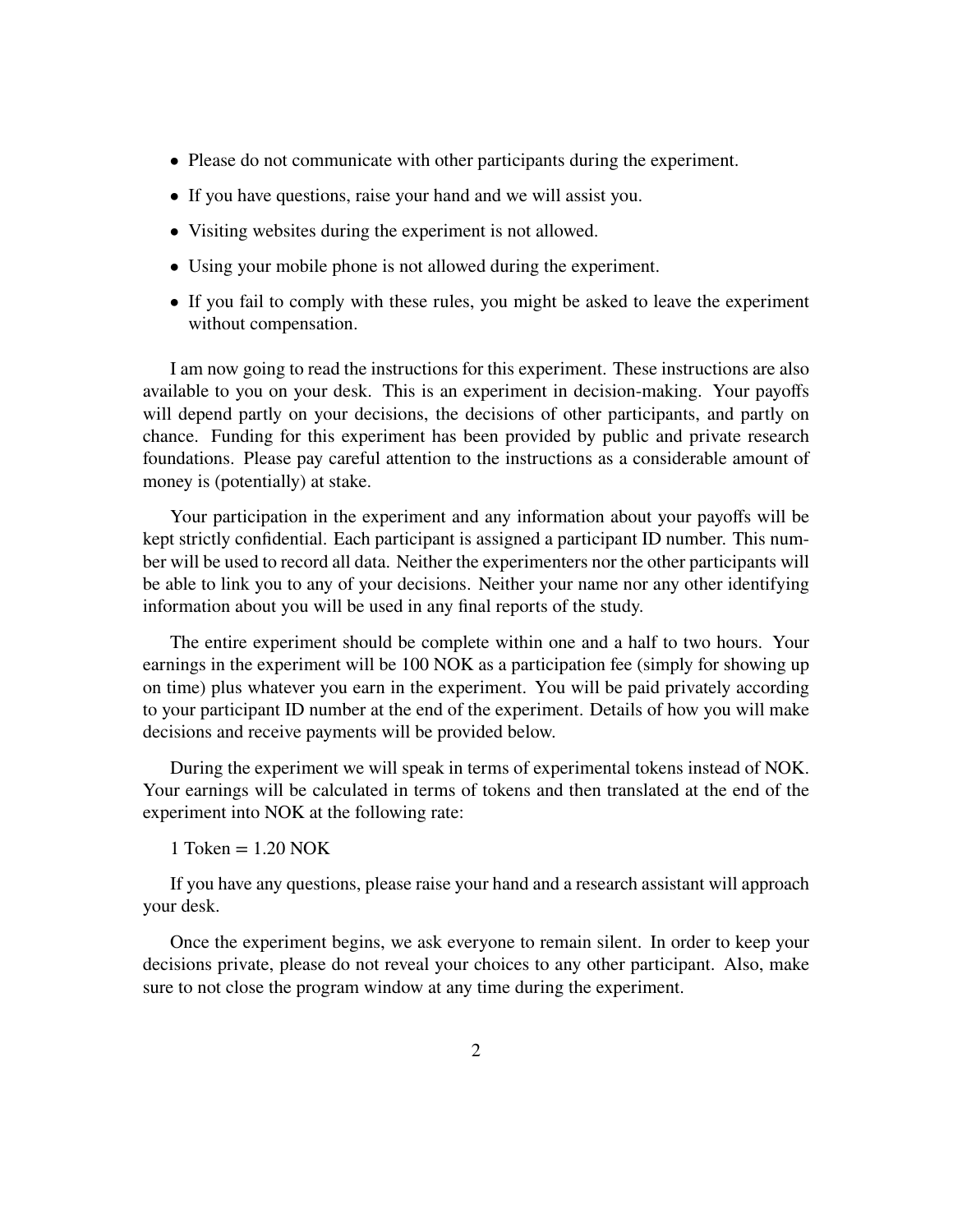#### **1.1 The computer program**

The experiment has four parts.<sup>[1](#page-2-0)</sup>

In each part of the experiment, you will participate in 50 independent decision problems that share a common form. This section describes in detail the process that will be repeated in all decision problems and the computer program that you will use to make your decisions. An example of the computer dialog window is shown in Attachment  $1<sup>2</sup>$  $1<sup>2</sup>$  $1<sup>2</sup>$ .

LEADER WAITS TILL EVERYONE HAS FOUND ATTACHMENT 1.

In each decision problem, you will be asked to allocate tokens between two accounts, labeled *x* and *y*. The *x* account corresponds to the *x*-axis (the horizontal axis) and the *y* account corresponds to the *y*-axis (the vertical axis) on a two-dimensional graph. Each choice will involve choosing a point on a line representing possible token allocations. The instructions for each part will describe in detail how the payoff for each part of the experiment will be determined.

Each decision problem will start by having the computer select such a line randomly from the set of lines that intersect with at least one of the axes at 50 or more tokens but with no intercept exceeding 100 tokens. Examples of lines that you might face are shown in Attachment 2.<sup>[3](#page-2-2)</sup> In each part of the experiment, the lines selected for you in different decision problems are independent of each other and of the lines selected for any of the other participants in their decision problems, and will not depend on your choices in any of the earlier decision problems.

In each choice, you may choose any *x* and *y* pair that is on the line. For example, as illustrated in Attachment 3, choice A represents a decision to allocate  $q$  tokens to the  $x$ account and *r* tokens to the *y* account. Similarly, choice B represents a decision to allocate  *tokens to the <i>x* account and *z* tokens to the *y* account.<sup>[4](#page-2-3)</sup>

To choose an allocation, use the mouse to move the pointer on the computer screen to the allocation that you desire. The computer will only allow you to choose  $\bar{x}$  and  $\bar{y}$ combinations that are on the line. When you are ready to make your decision, left-click to enter your chosen allocation. After that, confirm your decision by clicking on the Submit button. To move on to the next round, click the OK button. Once you have clicked the OK button, your decision cannot be revised.

<span id="page-2-0"></span><sup>&</sup>lt;sup>1</sup>The paper "Linking Social and Personal Preferences: Theory and Experiment" only uses data from three of these four parts.

<span id="page-2-1"></span><sup>&</sup>lt;sup>2</sup>Attachment [1](#page-9-0) is enclosed as Figure 1

<span id="page-2-2"></span><sup>3</sup>Attachment 2 is enclosed as Figure [2.](#page-10-0)

<span id="page-2-3"></span><sup>4</sup>Attachment 3 is enclosed as Figure [3.](#page-11-0)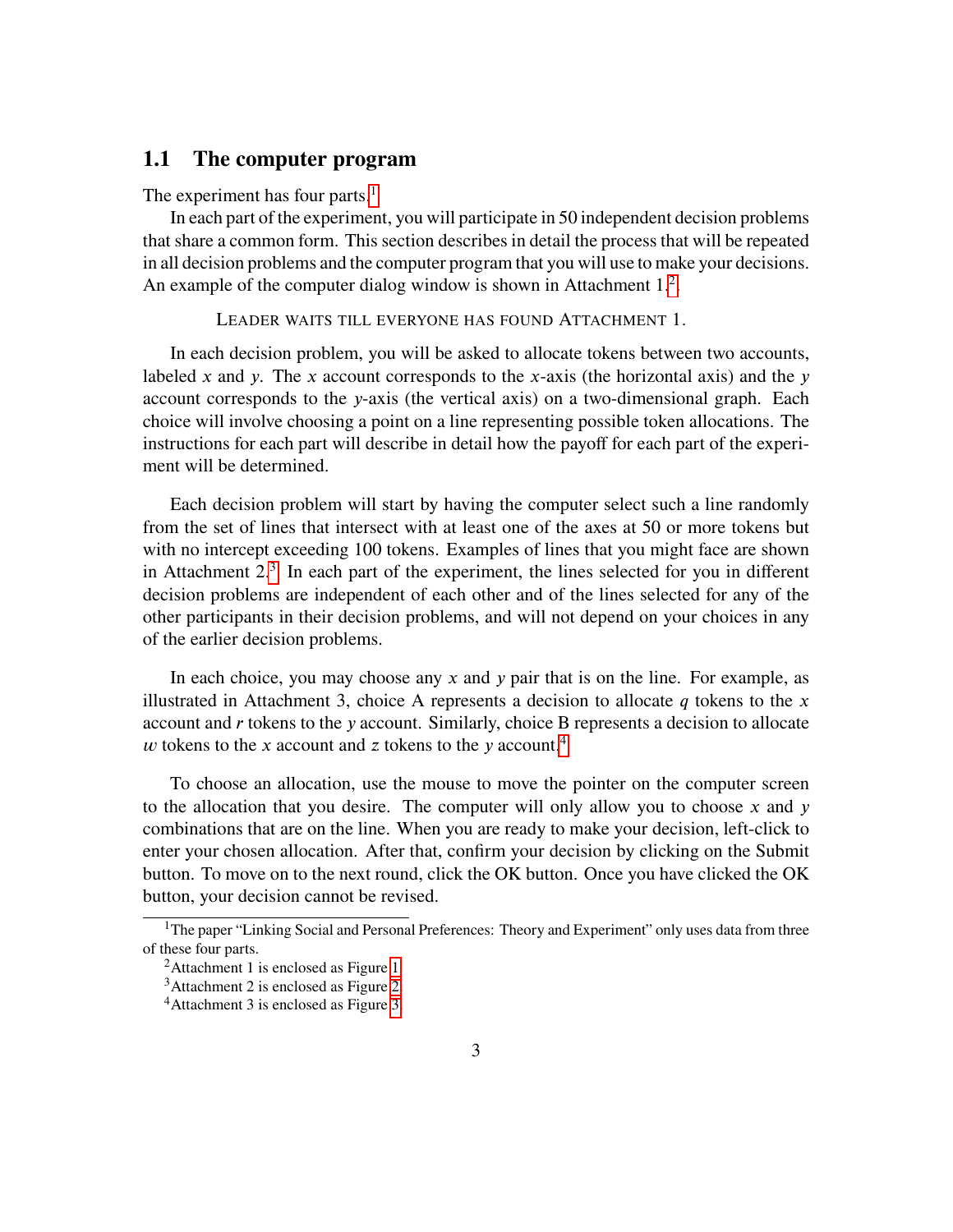Next, you will be asked to make a decision in another independent decision. This process will be repeated until all 50 decision problems in each part of the experiment are completed. At that point, you may have to wait for other participants to finish. Each part of the experiment will end after all participants have made all their decisions. At the end of each part of the experiment, you will receive further instructions. At the end the experiment, the computer will randomly select one of the 50 decision rounds from each of the four parts of the experiment to carry out for payoffs. The round selected from each part depends solely upon chance.

#### **1.2 Round 1**

You will now be given the instructions for part 1. Please raise your hand if you have any questions.<sup>[5](#page-3-0)</sup>

SA3 AND 4 HANDS OUT ROUND 1 INSTRUCTIONS. EVERYONE GETS THE SAME SHEET.

WHEN THE PARTICIPANTS HAVE FINISHED READING THE ROUND 1 IN-STRUCTIONS, AND WHEN NOBODY HAS MORE QUESTIONS, LEADER STARTS ROUND 1.

WHEN ALL OF THE PARTICIPANTS ARE FINISHED WITH ROUND 1, THE LEADER CONTINUES READING

You have now finished Part 1 of the experiment. We will now collect the instructions for Part 1.

SA3 AND 4 COLLECTS THE PAPERS FOR ROUND 1. LEADER WAITS TO READ UNTIL SA3 AND 4 HAS FINISHED COLLECTING THE ROUND 1 **INSTRUCTIONS** 

### **1.3 Part 2**

You will now be given the instructions for part 2. Please raise your hand if you have any questions.

SA3 AND 4 HANDS OUT ROUND 2 INSTRUCTIONS. DIFFERENT FOR EVERY DESK. GIVE CORRECT SHEET TO CORRECT DESK.

<span id="page-3-0"></span><sup>5</sup>The instructions that were handed out are presented in Section 2.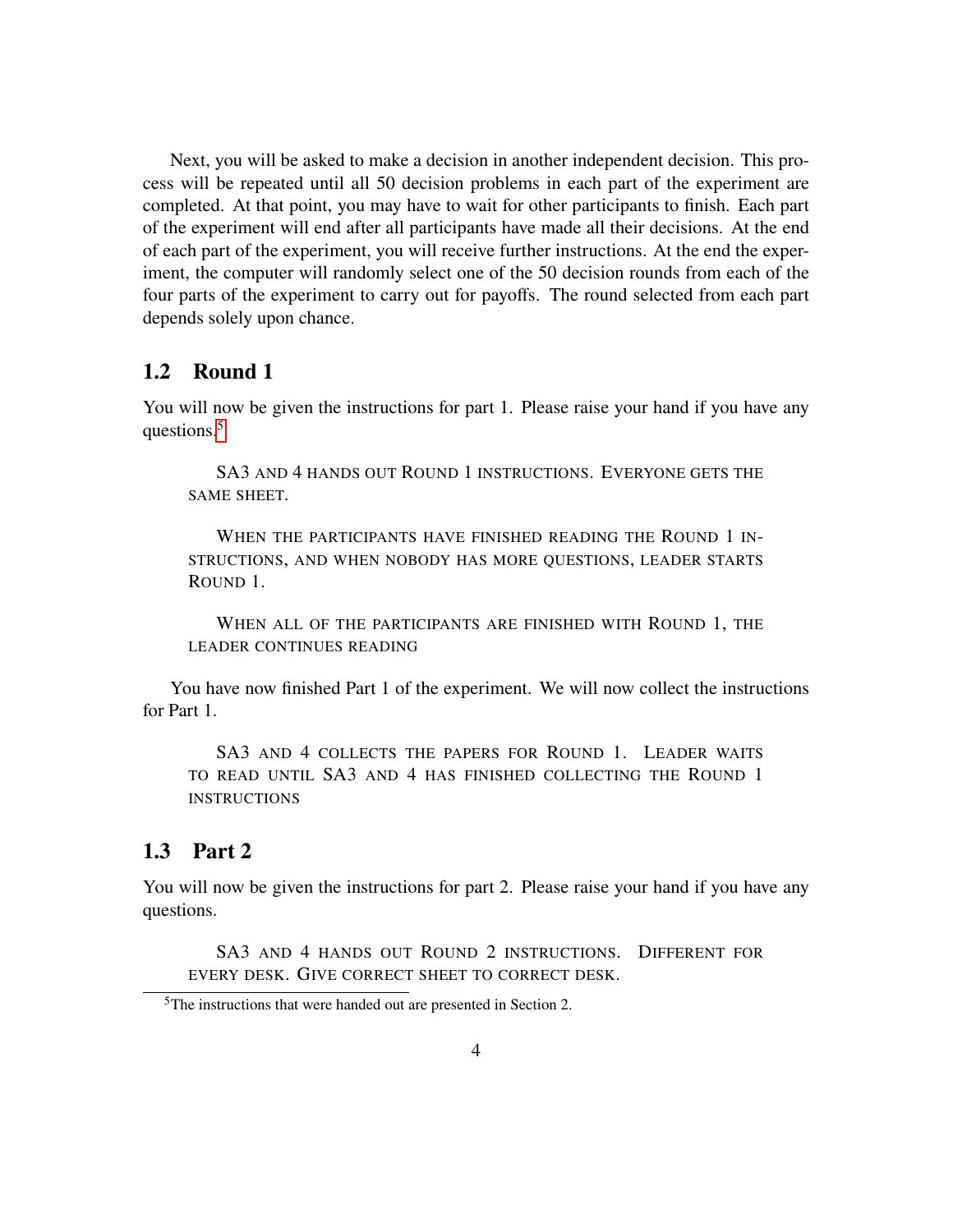WHEN THE PARTICIPANTS HAVE FINISHED READING THE ROUND 2 IN-STRUCTIONS, AND WHEN NOBODY HAS MORE QUESTIONS, LEADER STARTS ROUND 2.

WHEN ALL OF THE PARTICIPANTS ARE FINISHED WITH ROUND 2, THE LEADER CONTINUES READING

You have now finished Part 2 of the experiment. We will now collect the instructions for Part 2.

SA3 AND 4 COLLECTS THE PAPERS FOR ROUND 2. LEADER WAITS TO READ UNTIL SA3 AND 4 HAS FINISHED COLLECTING THE ROUND 2 INSTRUCTIONS

## **1.4 Part 3**

You will now be given the instructions for part 3. Please raise your hand if you have any questions.

SA3 AND 4 HANDS OUT ROUND 3 INSTRUCTIONS. DIFFERENT FOR EVERY DESK. GIVE CORRECT SHEET TO CORRECT DESK.

WHEN THE PARTICIPANTS HAVE FINISHED READING THE ROUND 3 IN-STRUCTIONS, AND WHEN NOBODY HAS MORE QUESTIONS, LEADER STARTS ROUND 3.

WHEN ALL OF THE PARTICIPANTS ARE FINISHED WITH ROUND 3, THE LEADER CONTINUES READING

You have now finished Part 3 of the experiment. We will now collect the instructions for Part 3.

SA3 AND 4 COLLECTS THE PAPERS FOR ROUND 3. LEADER WAITS TO READ UNTIL SA3 AND 4 HAS FINISHED COLLECTING THE ROUND 3 **INSTRUCTIONS**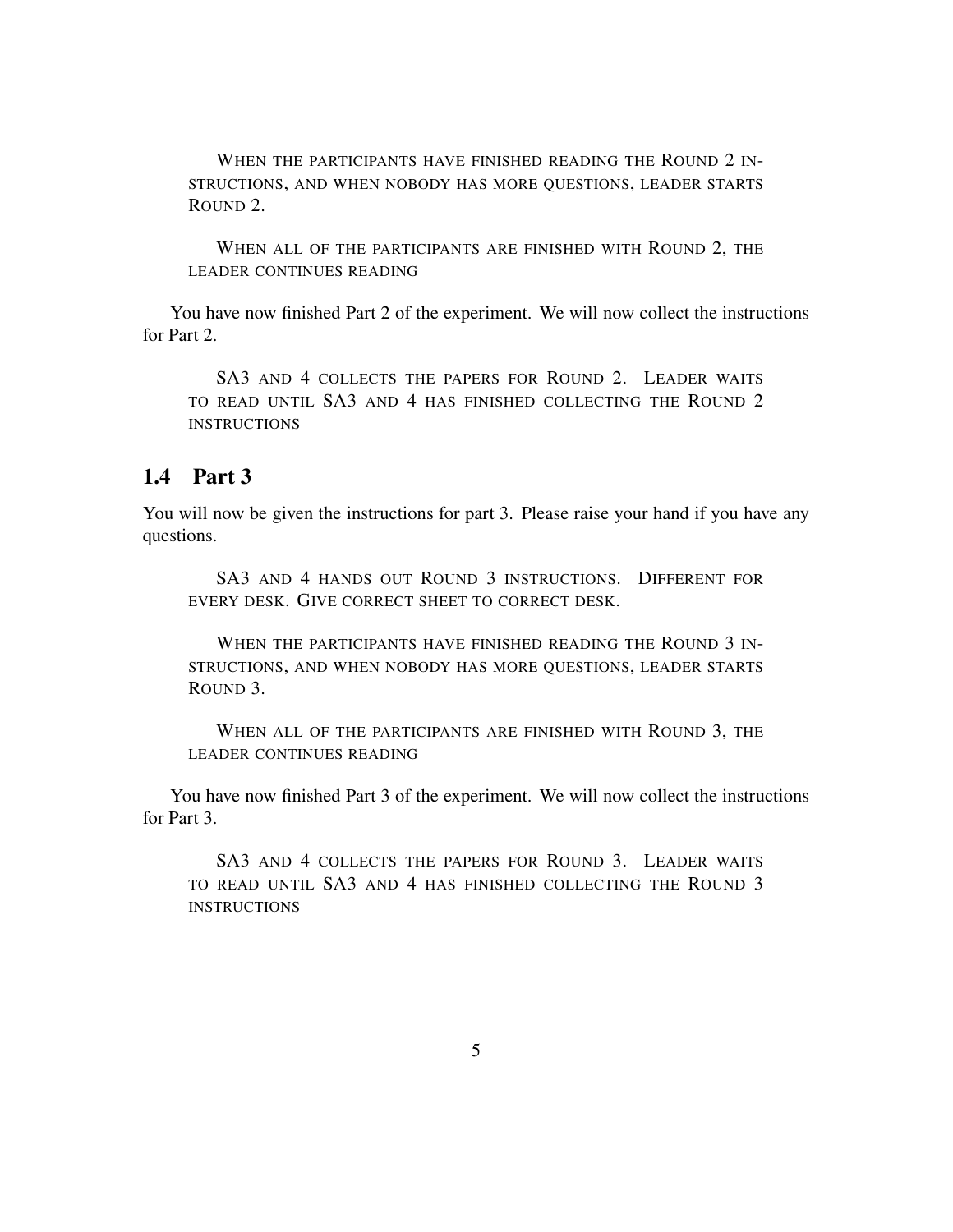## **1.5 Part 4**

You will now be given the instructions for part 4. Please raise your hand if you have any questions.

SA3 AND 4 HANDS OUT ROUND 4 INSTRUCTIONS. DIFFERENT FOR EVERY DESK. GIVE CORRECT SHEET TO CORRECT DESK.

WHEN THE PARTICIPANTS HAVE FINISHED READING THE ROUND 4 IN-STRUCTIONS, AND WHEN NOBODY HAS MORE QUESTIONS, LEADER STARTS ROUND 4.

WHEN ALL OF THE PARTICIPANTS ARE FINISHED WITH ROUND 4, THE LEADER CONTINUES READING

You have now finished Part 4 of the experiment. We will now collect the instructions for Part 4.

SA3 AND 4 COLLECTS THE PAPERS FOR ROUND 4. LEADER WAITS TO READ UNTIL SA3 AND 4 HAS FINISHED COLLECTING THE ROUND 4 INSTRUCTIONS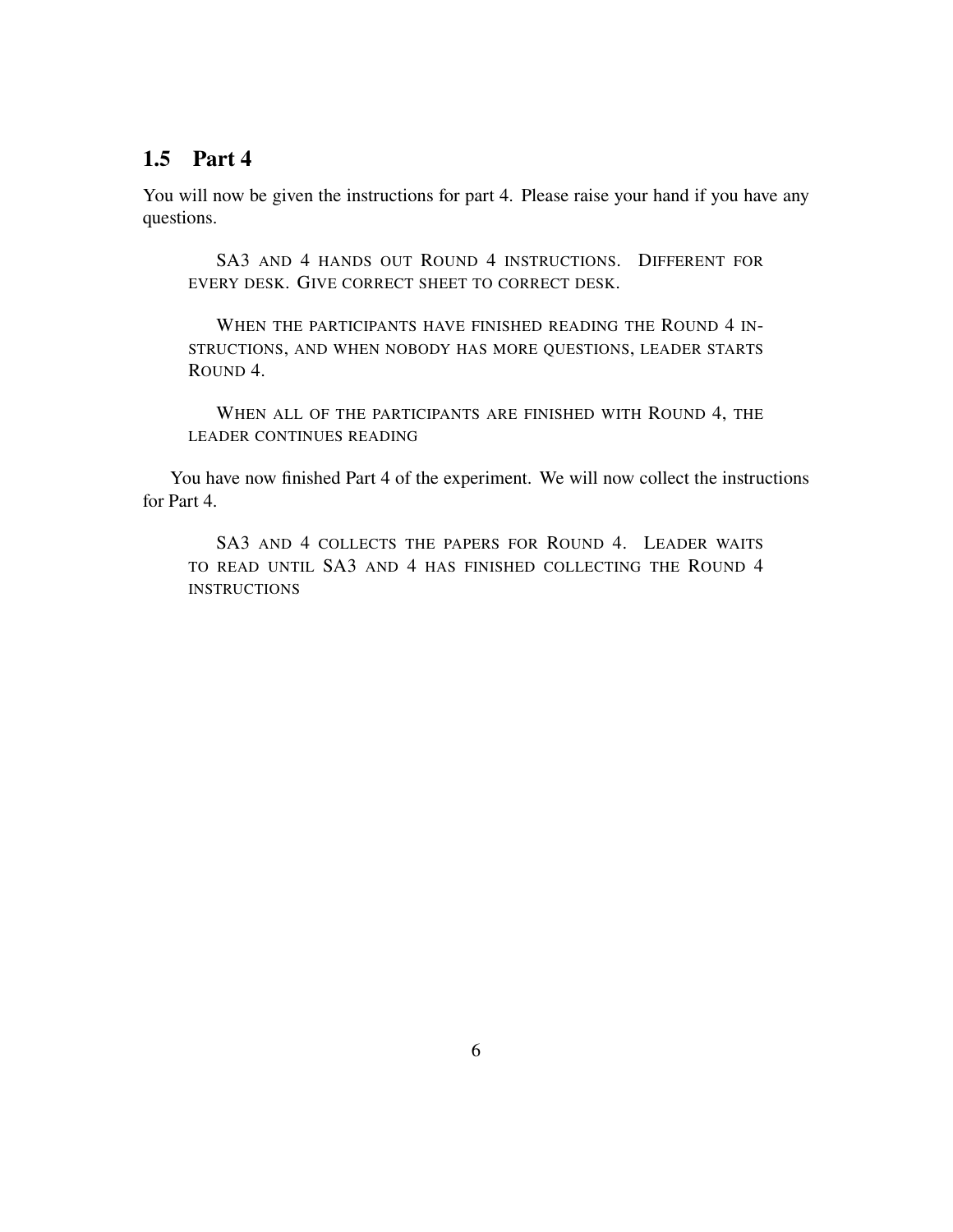## **2 Instruction sheets handed out to participants**

Treatment-specific instructions follow. In the headings, the domain name is included in small caps for reference, these were not shown to participants.

#### **2.1 Instructions for part** *𝑀* **(SOCIAL RISK)**

For each allocation that you make to the *x* account and the *y* account in this part of the experiment, the computer will randomly (entirely dependent upon chance) select one of the accounts, *x* or *y*. It is equally likely that account *x* or account *y* will be chosen. You will receive the number of tokens you allocated to the account that was chosen. Another person, who will be chosen at random from the group of participants in the experiment, will receive the number of tokens you allocated to the other account.

You will also receive the tokens allocated to a randomly chosen account by a third person, where the third person is chosen at random from the group of participants in the experiment. The computer will make sure that the participant to whom you allocate tokens does not allocate tokens to you as a third person (and vice versa). Neither you nor any other participants will observe who allocated tokens to whom or which account was chosen in any decision round, that is, the choices of all participants are anonymous in the experiment.

Your earnings for this part of the experiment will be determined as follows. At the end of the experiment, the computer will randomly select one of the 50 decision rounds to carry out for payoffs. The round selected depends solely upon chance. You will then be paid the tokens you allocated to the account that was chosen for you in this round. In addition, you will also be paid the tokens that the randomly chosen third person allocated to the account that was not chosen for her or him in this round. You will therefore be paid two groups of tokens: one based on your own decision to allocate tokens and one based on the decision of another random participant to allocate tokens.

For example, suppose that in the round the computer randomly selects to carry out for payoffs, you chose allocation A, as illustrated in Attachment 3. Additionally, suppose that the computer chose the *y* account for you in your decision problem. In that case, you will be paid *r* tokens from your own *y* account and the recipient will be paid *q* tokens from the *𝑥* account. The payment to you from the choice paid by the third person in the selected round is determined in the same way. At the end of the experiment, the tokens paid to you from the selected round will be converted into money. Recall that each token will be worth 1.20 NOK. At the end of this part of the experiment, you will receive further instructions.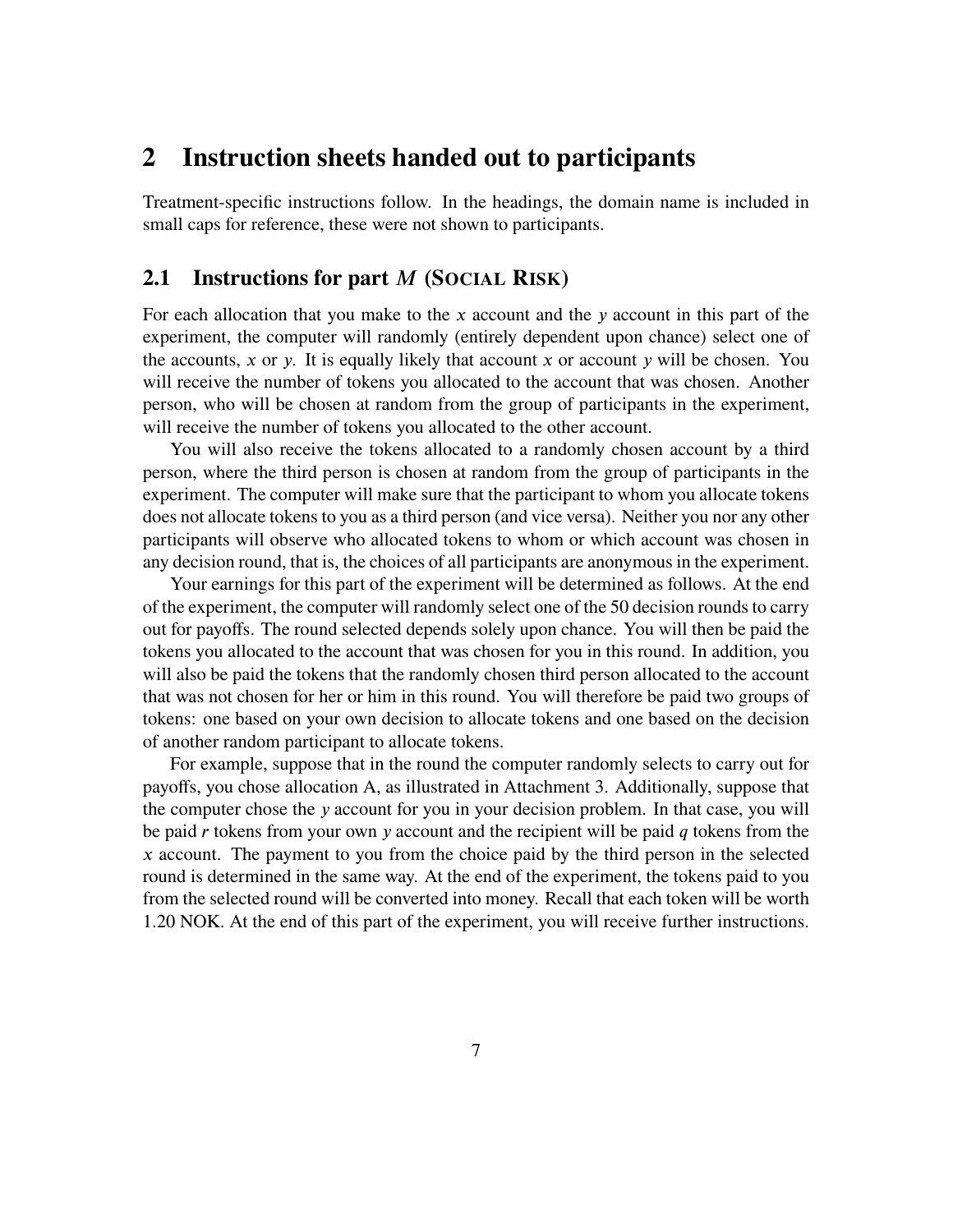#### **2.2 Instructions for part** *𝐷* **(SOCIAL)**

For each allocation of tokens to the *x* account and the *y* account that you make in this part of the experiment, you will receive the number of tokens in your *y* account. Another person, who will be chosen at random (entirely dependent upon chance) from the group of participants in the experiment, will receive the number of tokens in your *x* account.

You will also receive the tokens allocated to the *x* account by a third person, where the third person is chosen at random from the group of participants in the experiment. The computer will make sure that the participant to whom you allocate tokens does not allocate tokens to you as a third person (and vice versa). Neither you nor any other participant will observe who allocated tokens to whom in any decision round, that is, the choices of all participants are anonymous in the experiment.

Your earnings for this part of the experiment will be determined as follows. At the end of the experiment, the computer will randomly select one of the 50 decision rounds to carry out for payoffs. The round selected depends solely upon chance. You will then be paid the tokens you allocated to the y account in this round. In addition, you will also be paid the tokens that the randomly chosen third person allocated to her or his *x* account in this round. You will therefore be paid two groups of tokens: one based on your own decision to allocate tokens and one based on the decision of another random participant to allocate tokens.

For example, suppose that in the round the computer chose to carry out for payoffs, you chose allocation A, as illustrated in Attachment 3. In that case you would be paid *r* tokens from your own *𝑦* account and the recipient will be paid *𝑞* tokens from the *𝑥* account. The payment to you from the choice paid by the third person in the selected round is determined in the same way. At the end of the experiment, the tokens paid to you from the selected round will be converted into money. Recall that each token will be worth 1.20 NOK. At the end of this part of the experiment, you will receive further instructions.

#### **2.3 Instructions for part** *𝑅* **(PERSONAL RISK)**

For each allocation that you make in this part of the experiment in the x account and the *𝑦* account, the computer will randomly (entirely dependent upon chance) select one of the accounts, *x* or *y*. It is equally likely that account *x* or account *y* will be chosen. You will only receive the number of tokens you allocated to the account that was chosen. The tokens you allocated to the other account will be lost (not allocated to anyone).

Your earnings for this part of the experiment will be determined as follows. At the end of the experiment, the computer will randomly select one of the 50 decision rounds to carry out for payoffs. The round selected depends solely upon chance. You will only be paid the number of tokens you allocated to the account that was chosen in this round. These are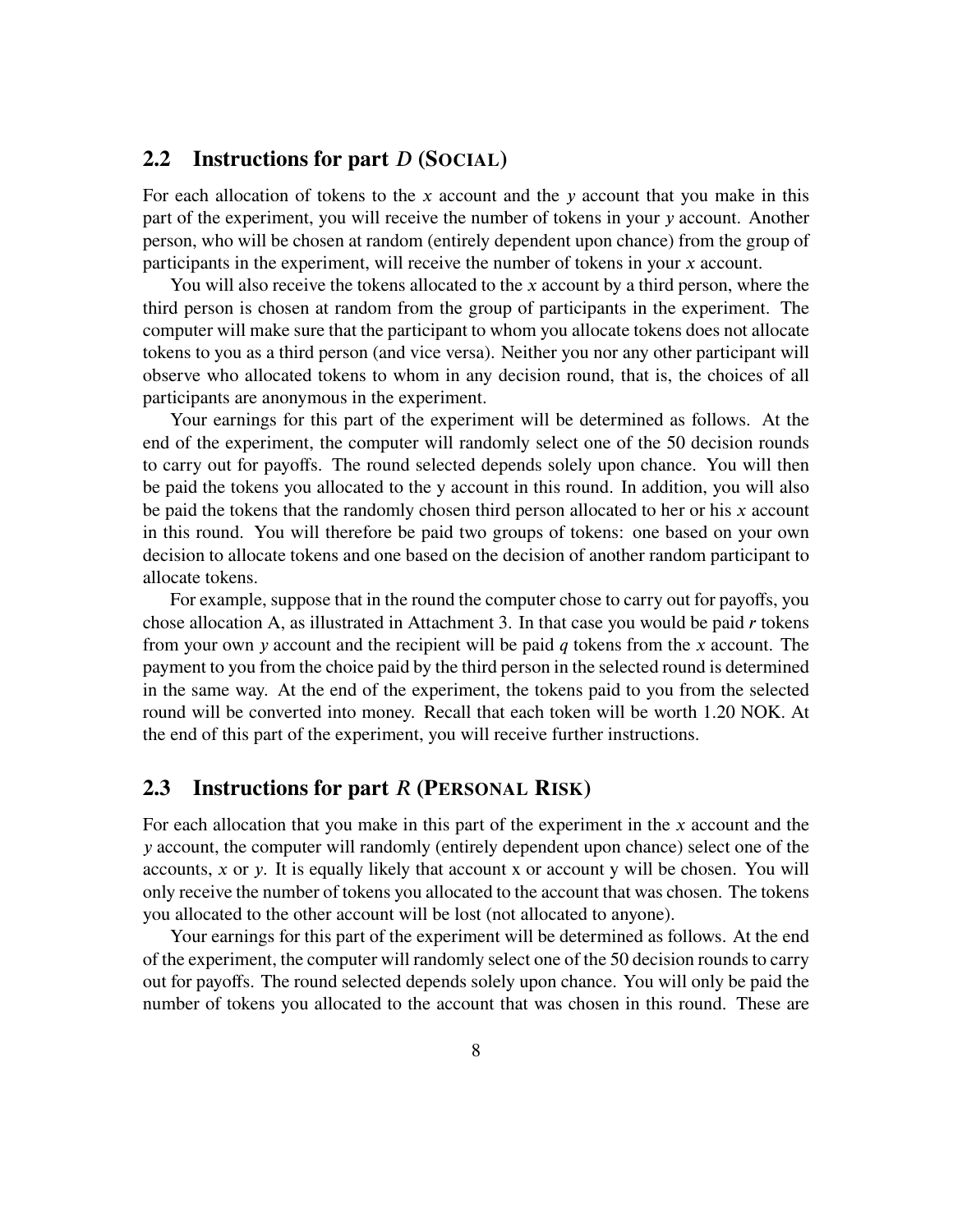the only tokens you will be paid from this part of the experiment. Recall that it is equally likely that account x or account y will be chosen.

For example, suppose that in the round the computer chose to carry out for payoffs, you chose allocation A, as illustrated in Attachment 3, and that the computer chose account *x* for you in that round. In that case you would be paid *𝑞* tokens in total. Similarly, if the computer chose the account *y* for you in that round then you would be paid *r* tokens in total. At the end of the experiment, the tokens will be converted into money. Recall that each token will be worth 1.20 NOK. At the end of this part of the experiment, you will receive further instructions.

#### **2.4 Instructions for part** *𝑂* **(OBSERVER)**

For each allocation that you make in this part of the experiment to the *x* account and the *y* account, two other participants chosen at random (entirely dependent upon chance) from the group of participants in the experiment will receive tokens. One participant will receive the tokens you allocated to the *x* account; another participant will receive the tokens you allocated to the *𝑦* account.

You will receive the tokens a third person allocated to the *x* account and a fourth person allocated to the *𝑦* account. These persons will also be chosen at random from the group of participants in the experiment. The computer will make sure that the participant to whom you allocate tokens does not allocate tokens to you as a third or fourth person (and vice versa). Neither you nor any other participants will observe who allocated tokens to whom, that is, the choices of all participants are anonymous in the experiment.

In this part of the experiment, your earnings are not determined by your own choices, but by the choices made by the randomly chosen third and fourth person. Your choices, however, will determine the earnings of two other randomly chosen participants. At the end of the experiment, the computer will randomly select one of the 50 decision rounds to carry out for payoffs. You will then be paid the tokens that the randomly chosen third person allocated to the *𝑥* account and the randomly chosen fourth person allocated to the y accounts in this round. In the same way, two other randomly chosen participants will be paid what you allocated to the *x* account and *y* account in this round, respectively.

For example, suppose that in the round the computer chose to carry out for payoffs, you chose allocation A, as illustrated in Attachment 3. In that case, two other participants will be paid *r* tokens and *q* tokens, respectively. The payment to you from the choices made by the third person and the fourth person in the selected round is determined in the same way. At the end of the experiment, the tokens will be converted into money. Recall that each token will be worth 1.20 NOK. At the end of this part of the experiment, you will receive further instructions.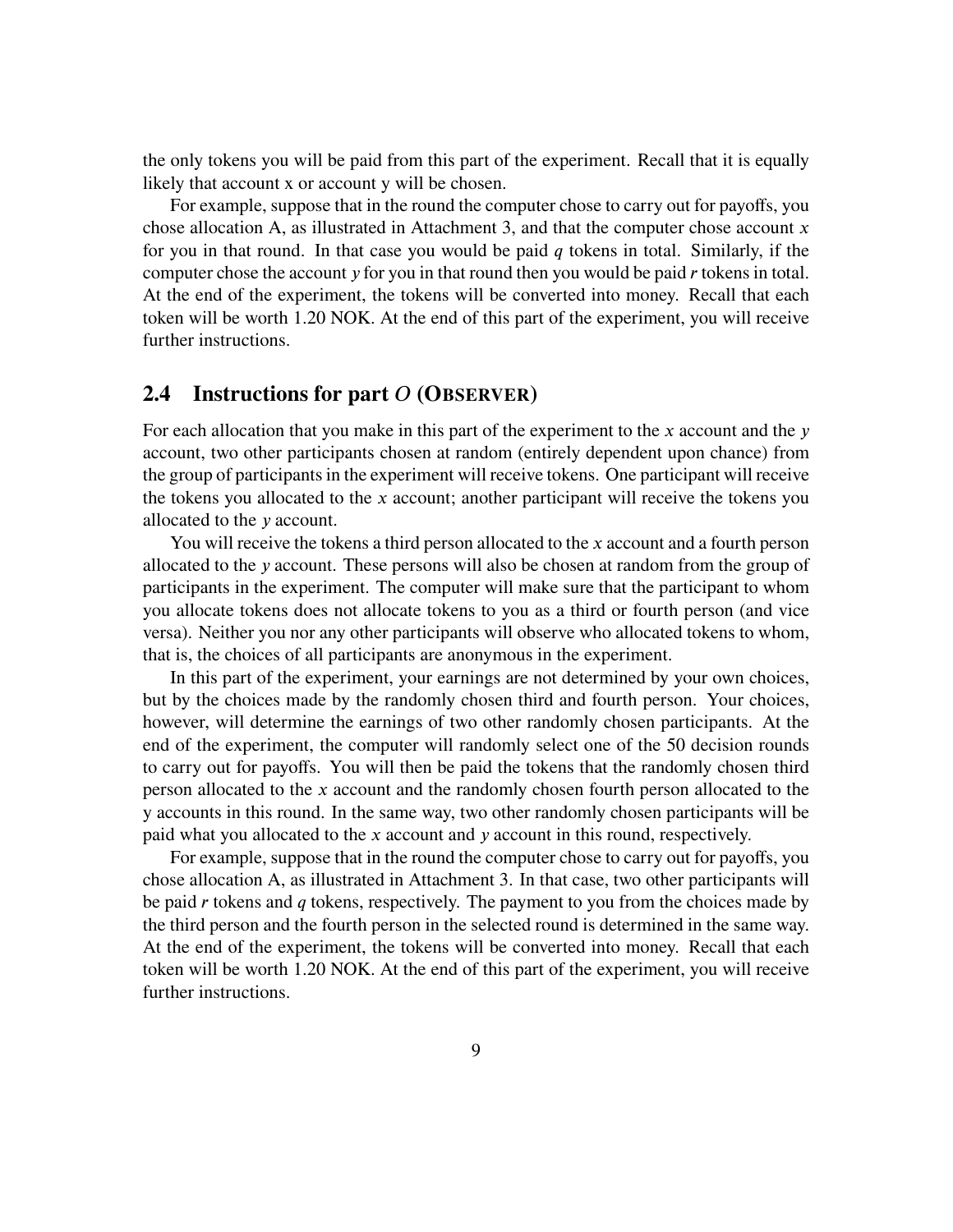

<span id="page-9-0"></span>Figure 1: Attachment 1, referenced in the instructions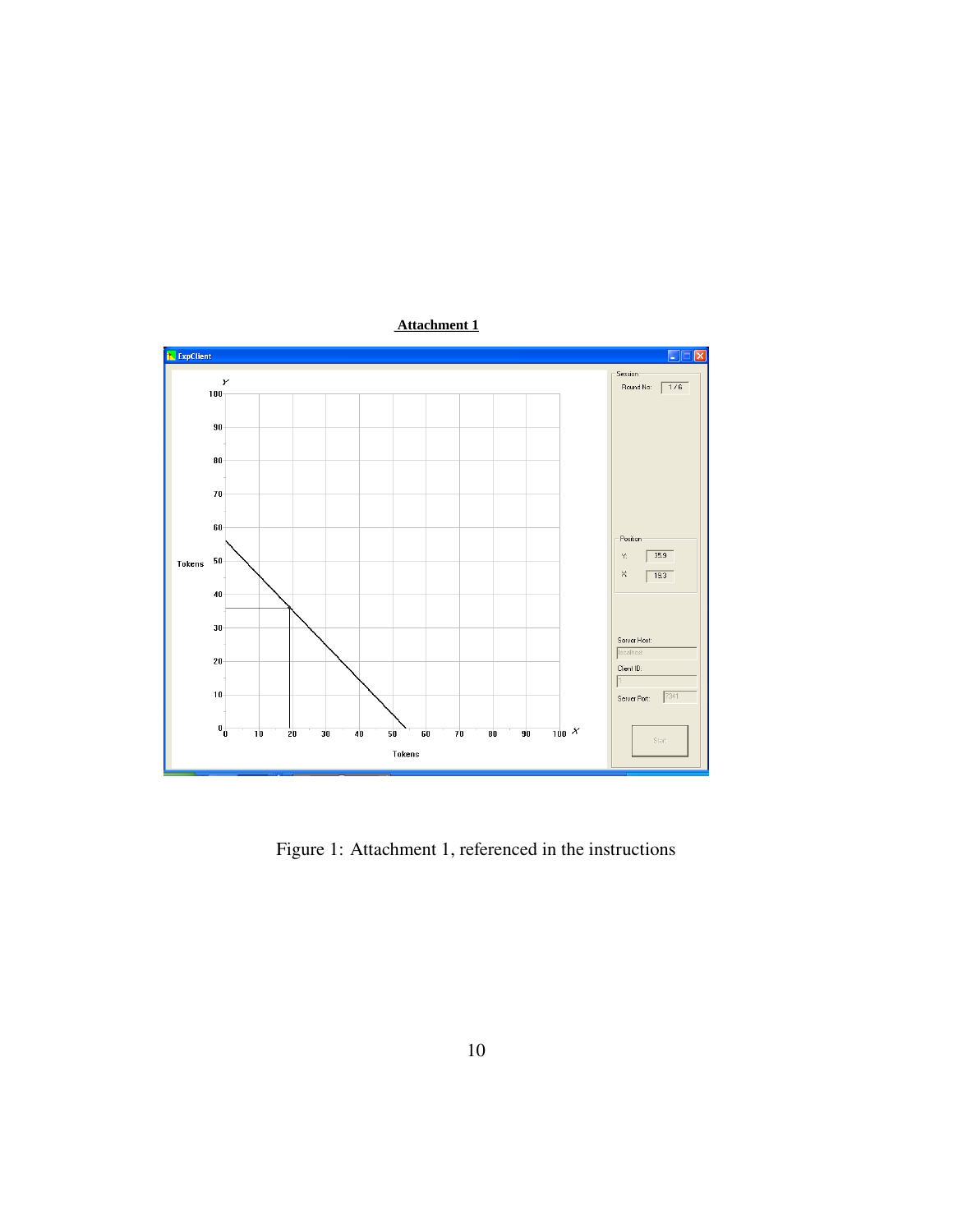

<span id="page-10-0"></span>Figure 2: Attachment 2, referenced in the instructions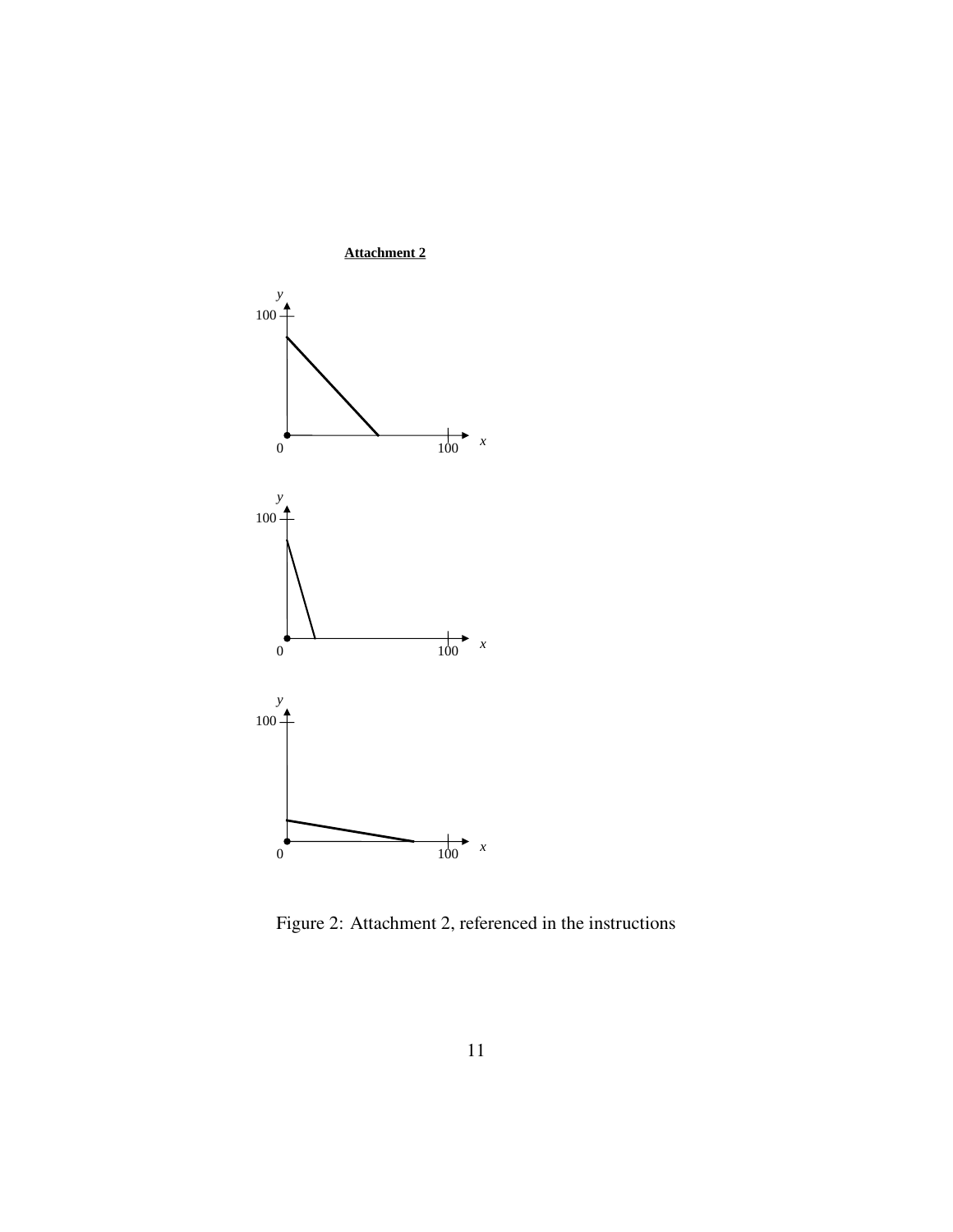## **Attachment 3**



<span id="page-11-0"></span>Figure 3: Attachment 3, referenced in the instructions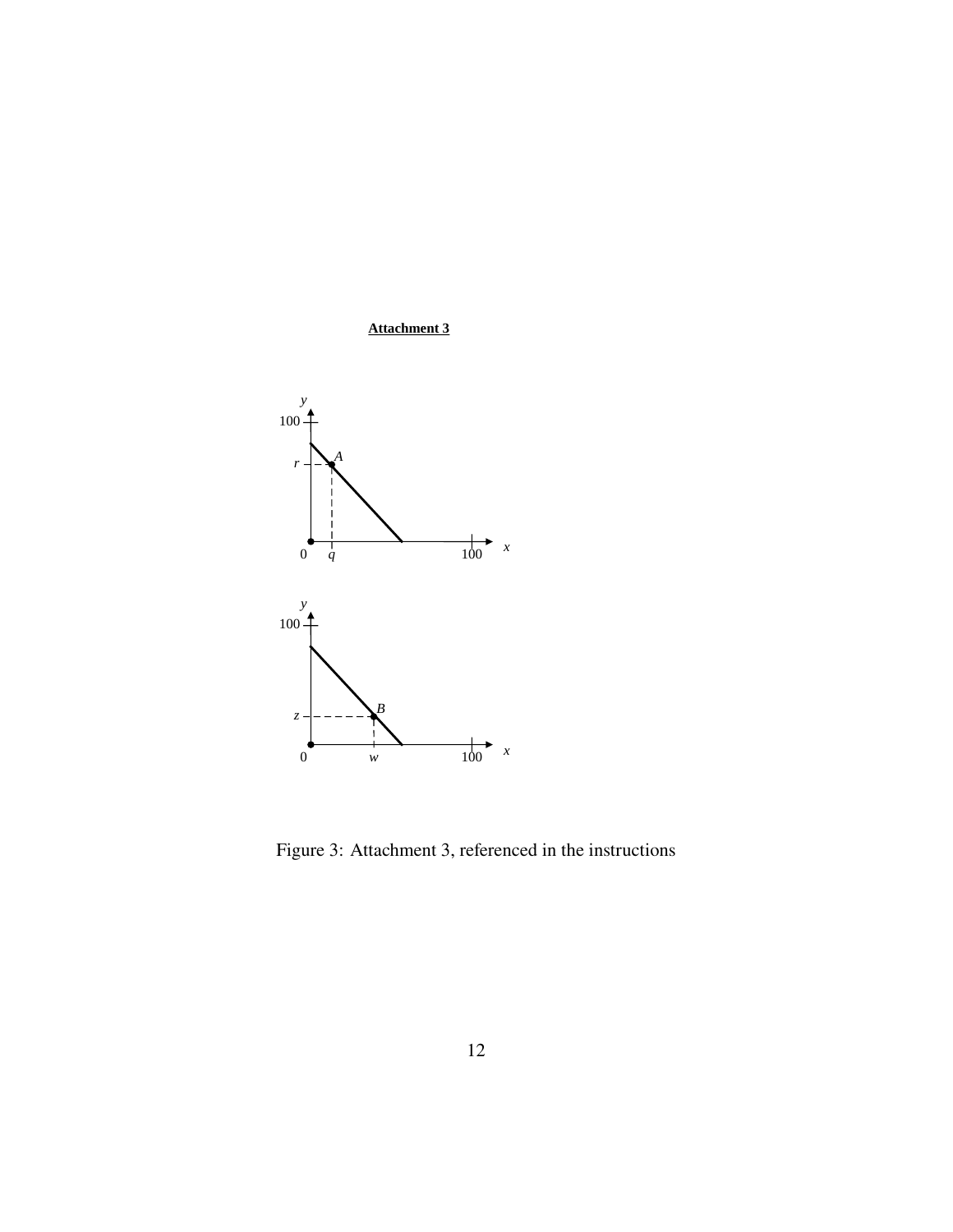#### Session: Desk:

#### **Small survey**

- 1. What is your age in years?
- 2. What is your gender? (M/F)
- 3. What is your best estimate of your total expenditures the previous calendar year (2012)?
- 4. What is the total (gross) income of your parents? Please make your best guess and tick off the corresponding circle.
	- o 0 to less than 250 000 NOK
	- o 250 000 to less than 500 000 NOK
	- o 500 000 to less than 750 000 NOK
	- o 750 000 to less than 1 000 000 NOK
	- o 1 000 000 to less than 1 250 000 NOK
	- o 1 250 000 to less than 1 500 000 NOK
	- o 1 500 000 NOK or more

**Please indicate how much you agree or disagree with the following statements by circling the corresponding number.**

5. A society should aim at equalizing incomes.

| Disagree<br>completely | Disagree | Neither agree nor<br>disagree | Agree | Agree completely |
|------------------------|----------|-------------------------------|-------|------------------|
|                        |          |                               |       |                  |

6. In the present situation in Norway, we should do more to equalize incomes.

| Disagree<br>completely | Disagree | Neither agree nor<br>disagree | Agree | Agree completely |
|------------------------|----------|-------------------------------|-------|------------------|
|                        |          |                               |       |                  |
|                        |          |                               |       |                  |

#### <span id="page-12-0"></span>Figure 4: First page of questionnaire at the end of experiment